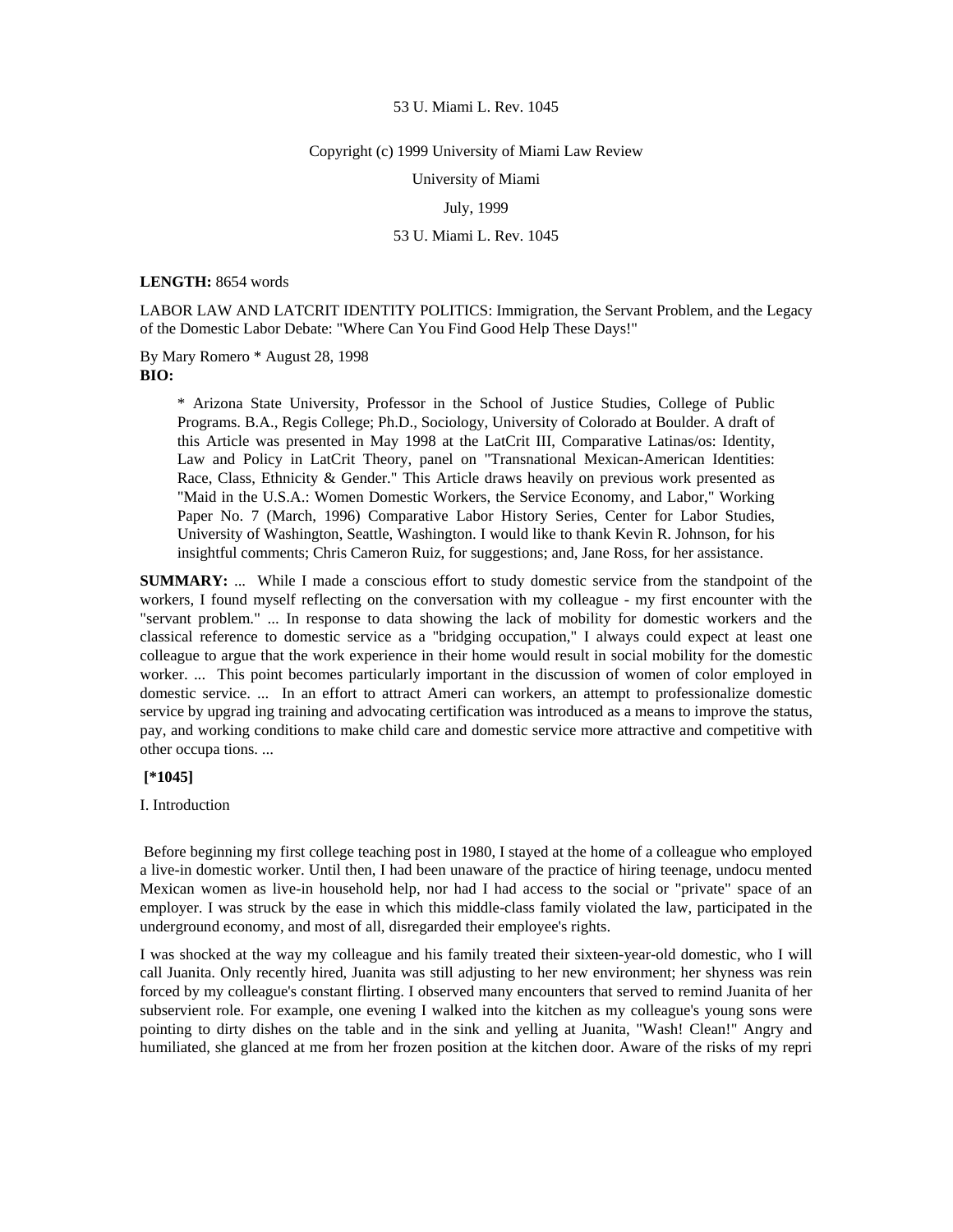manding the boys, I chose to suggest instead that Juanita and I would wash and dry the dishes, while the boys cleared the table. When my host returned from his meeting and found us cleaning the last pan, his expression told me how shocked he was to find his houseguest and future colleague washing dishes with the maid. His obvious embarrass ment confirmed my suspicion that I had violated the normative expecta **[\*1046]** tions of class-based behavior within the home. n1 After excusing my behavior as one of those Chicano radicals who identify with los de abajo (the downtrodden), he began to relate a litany of problems he exper ienced when hiring Mexican immigrant women. He recalled his efforts in assisting their illegal crossing from Ciudad Juarez to El Paso and in, introducing them to the modern conveniences used to clean his house in the Country Club area. He did not feel his generosity and goodwill had been repaid because their loyalty failed to extend beyond a few months. He assured me that their failure to return to work after a weekend off was due to their interest in finding a husband.

Not long after my encounter with Juanita, I began systematic research on private household workers. n2 While I made a conscious effort to study domestic service from the standpoint of the workers, I found myself reflecting on the conversation with my colleague - my first encounter with the "servant problem." n3 The servant problem in the U.S. has always involved the shortage of workers who are willing to accept the substandard wages and working conditions frequently found in the positions they occupy. Like my colleague in El Paso, employers rarely accept their position as "employers," but rather characterize the employment of undocumented women as a domestic or nanny as "help **[\*1047]** ing those poor Mexican women." n4 In addition, the employer-employee relationship is further denied by employers' claims that their maid is "just like one of the family." n5 However, interviews with private house hold workers expose a wide range of emotional, physical, and economic exploitation experienced by women of color. Frequently these forms of exploitation occur under the guise that the employee is engaging in a labor of love as a family member, rather than engage in paid labor as an employee. n6 Disguising the employee-employer relationship provides the foundation for the "servant problem" and the search for the "faithful servant."

At first, I was caught off guard when colleagues responded to my research as employers rather than as scholars, researchers, or feminists. n7 Even after I presented a detailed analysis of the personalism and asym metrical nature of the employer-employee relationship and the relation ship between the underground economy of domestic labor, legislation protecting household workers, and the substandard working conditions facing women of color, there always was one colleague who continued **[\*1048]** to insist that her maid/nanny/cleaning woman/girl (or some version of this) was indeed "like one of the family." In response to data showing the lack of mobility for domestic workers and the classical reference to domestic service as a "bridging occupation," I always could expect at least one colleague to argue that the work experience in their home would result in social mobility for the domestic worker. This was par ticularly the case for employers who wanted recognition for arranging work hours that permitted their Guatemalan worker to attend classes to learn English or to drive. n8 Question-and-answer sessions turned into a defense of practices such as hiring undocumented workers for less pay than college students, not filing income taxes, paying social security, sixty hour work weeks for live-in employees, or gift-giving in lieu of raises and benefits. The recurring responses made me realize that my feminist colleagues had never considered their relationship with "clean ing women" on the same plane as those with secretaries, waitresses, or janitors; that is, they thought of the former in terms of the mistress-maid relationship. When I pointed out the contradiction, many still had diffi culty thinking of their homes - the haven from the cruel academic world - as someone's workplace. While they were aware of their responsibility for paying income taxes and social security, they openly accepted the lawbreaking activity of not filing either on the basis that no one else does. Their overwhelming feelings of discomfort, guilt, and resentment, which sometimes came out as hostility, alerted me to the resistance these employers exhibit to any challenge to their "privilege" to hire household workers for such little money or benefits as the under ground market will allow.

As I reflect back on these colleagues/employers' comments, I recall questions posed by anthropologist Leo Chavez in the introduction of his book, Shadowed Lives, Undocumented Immigrants in American Society.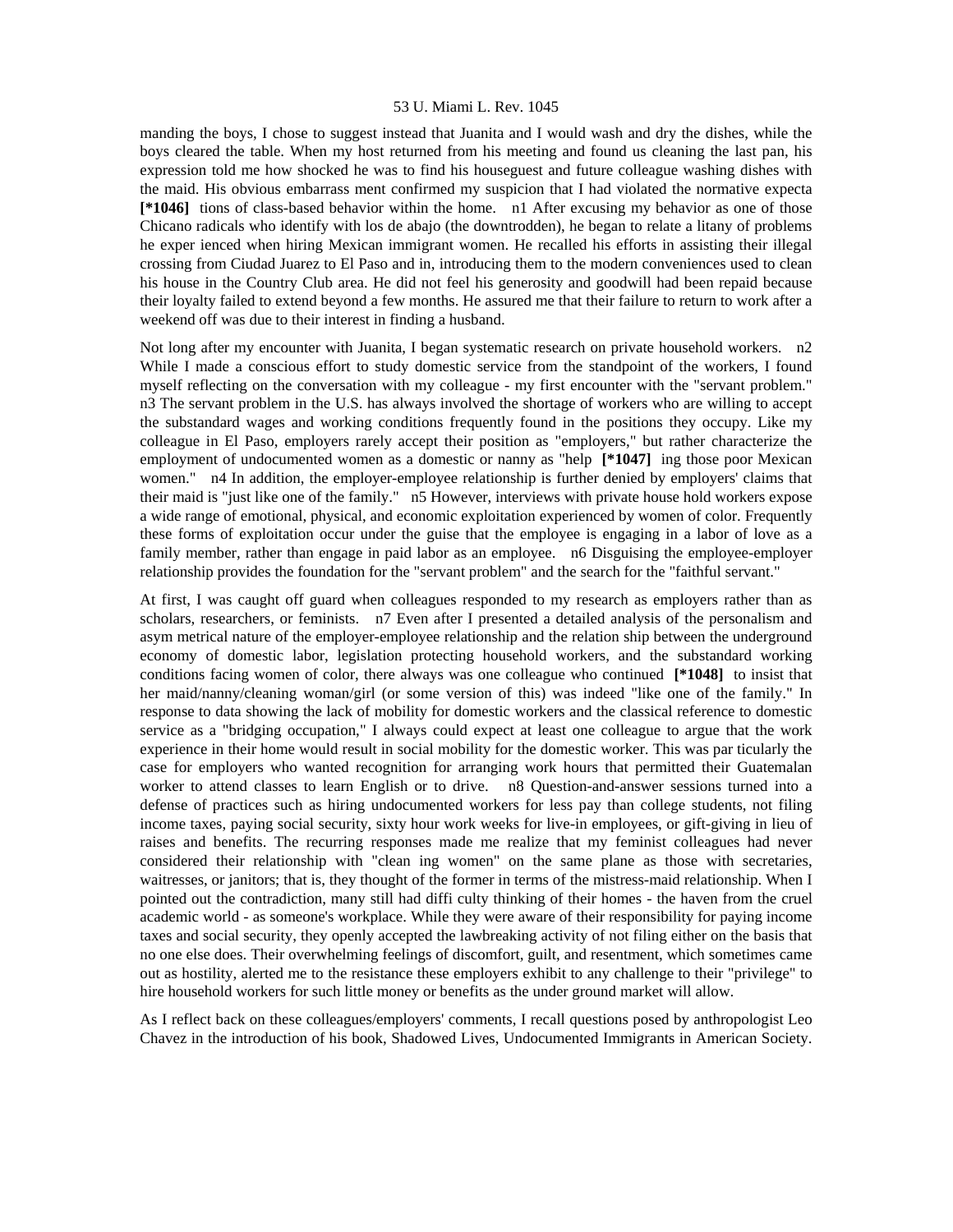Drawing from Benedict Anderson's notion of "imagined com munities," n9 Chavez asked whether there lives an image of community in the minds of American citizens that includes undocumented immigrants as part of the larger society. Many of the workers employed in domestic **[\*1049]** service have been left outside the other communities, including "femi nism," "workers," "working mothers," and "family." n10 The discourse on the "servant problem" discloses ways that communities are constructed to exclude workers on the basis of race, class, gender, and immigrant status. Furthermore, intersectionality excludes and marginalizes the majority of domestics in immigration and employment legal discourse.

This article discusses the exclusion and marginalization of women of color, namely immigrant women, from public debates surrounding household labor and childcare. Part II, offers an overview of the domes tic labor debate that occurred in the 1960s and 1970s, highlighting the themes that shaped future feminist analysis on work and family. Ignor ing the class difference among women, namely resources available for escaping the drudgery of household labor and aid for child care, repro ductive labor was theorized as only unpaid work. Assumptions were made about the worth of monetary value in determining the status of reproductive labor rather than the intersection of gender, race, class, and citizenship. Part III, offers a brief historical account of employer depen dence upon migration as the solution to the "servant problem." Building on Kitty Calavita's analysis of the relationship between the processes of lawmaking and lawbreaking, I will argue that domestic service is an occupation that borders on white-collar crime. I will also reveal how the "servant problem" represents the tension between these two processes. Part IV, is an overview of the controversy that arose over the hiring practices of Clinton's nominations for Attorney General, known as "Nannygate." The debates surrounding Nannygate highlight the consis tency in the treatment of white collar crime and the relationship between lawmaking and lawbreaking. Part V, concludes with some thoughts about the intersectionality of women immigrant workers in fulfilling the needs for reproductive labor in the U.S.

# II. The Domestic Labor Debate

 Concern over the role of women in reproductive labor in the home and nation immediately appeared at the forefront of the feminist agenda in the 1960s. Theorizing about women's experiences, particularly the structure of gender inequality, feminists began by challenging the sepa rate spheres of the private and the public realms that ignored the compli cated relationship between family and work. Both European and U.S. feminists writings in the 1960s and 1970s addressed the politics of housework, focusing on the position of women in the family as the cen **[\*1050]** tral point for analyzing gender inequality. n11 Housework was identified as an important issue that affected women and that was crucial to under standing gender stratification. Analysis of the distribution of household labor and the value of the work performed by domestic laborers con vinced many feminists that the oppression experienced by women was best symbolized in housework issues. n12 Housework determined not only women's lives in the home, but more importantly, also determined the social ideology and role expectations of women and reproduced the structure in a gendered work force.

Attention on the devaluation of women's unpaid labor in the home turned to discussions over wages for housework and the analysis of women as an economic class. These discussions were central compo nents of what has come to be termed the "domestic-labor debate." n13 Exploring the conversion of housework into wage labor was an attempt to unmask the relationship between women's labor and the economic system. Although the debate was engaged more fully in Italy and Eng land, the demand of "wages for housework" influenced feminist thinking about housework in the United States. Concepts like "wageless house wives" or "unpaid household laborers" were developed to draw an anal ogy between women and racial minorities. Although popular **[\*1051]** comparisons between gender and racial oppression were intended to highlight the seriousness of sexist acts and comments in everyday inter actions between men and women, the analogy also devalued the exper iences of women of color who suffered from both racism and sexism and relegated them to complete invisibility. n14 Analogies did not take into account the fusion of racial and sexual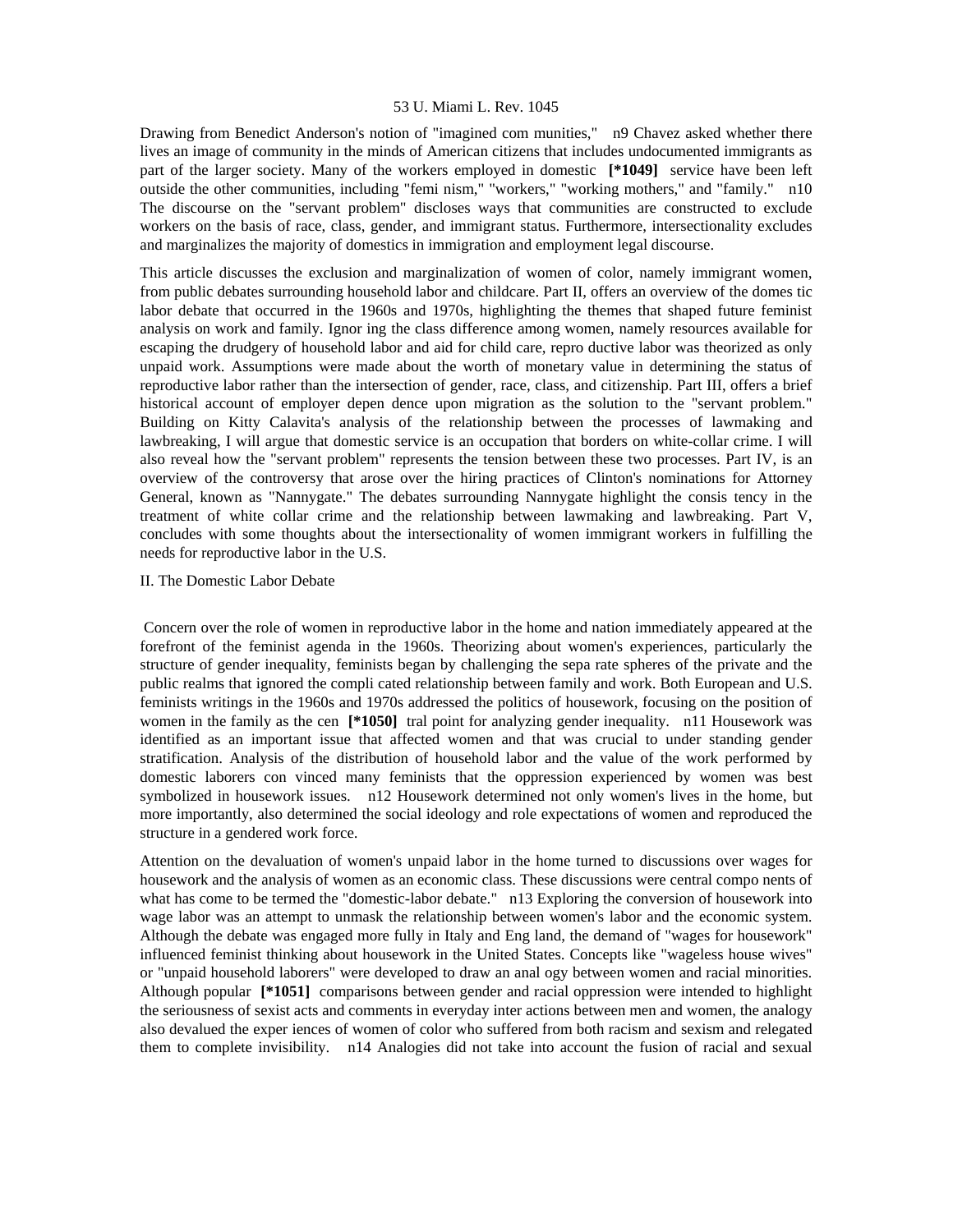hierarchies. This point becomes particularly important in the discussion of women of color employed in domestic service.

Feminists who advocated in favor of wages for housework per ceived wages as a solution to the low status and lack of regard for women's unpaid labor at home, n15 which has all too often been treated as an expression of women's subservient nature. n16 In an attempt to place value on reproductive labor, comparisons were made between the unpaid tasks women do in their homes with the wages workers receive when doing similar tasks in the labor market. Comparisons with workers in the labor force engaged in similar activities - cook, teacher, nurse, chauffeur, and the like - have been used to calculate the exchange value of housework. n17 Computing the monetary value of housework was an attempt to give marketplace value to homemaking activity. Economists based calculations on the accumulated market values of each household task. They concluded that housework was far from val ueless but may actually be priceless. These studies impacted feminist theories about gender inequality by providing evidence (regardless of how incorrect the methods were) to support the assumption that domes tic labor becomes valued when it is paid labor, and that as waged labor it also is treated as "real" work/employment. The exercise of computing the monetary value in the service sector completely erased the real experiences of women employed as private household workers. Domes **[\*1052]** tics engage in a wide range of reproductive labor, which include child care, cooking, and the completion of household errands; yet, the "market value" calculated by economists and other social scientists did not reflect the wage earned by these women workers nor the lack of benefits and job security. Furthermore, the domestic labor debate positioned woman as housewives; that is as heterosexual females with children, unemployed, and married to a white middle class male. Data support ing "wages for housework" were collected using research methods that completely ignored conditions in the underground economy or in the lawbreaking activities of middle-and upper-class families.

Research based on actual employment experiences of domestic workers does not support the thesis that "wages" increase the monetary or social value placed on reproductive labor, or does it elevate the status of the woman receiving the wage. n18 In the following sections, I will argue that the value and status of labor is tied to the social relations surrounding the work; that lawmaking is constructed to ignore the inter sectionality of immigrant women of color who experience their race, class, gender, and citizenship differently than other workers, placing a low market value on their work and relegating them to the underground economy; and that the low risk involved in hiring undocumented women and not filing income tax or social security supports the lawbreaking activity of white collar crime committed by many employers in domestic service. An overview of the transition from servants to maids to house keepers and nannies points to a clear pattern of immigrant and women of color being employed in the most exploitative working conditions of the occupation.

III. Historical Overview of the Servant Problem

 Public debates over the shortage and quality of private household workers has a long history as "the servant problem." n19 The first labor shortage occurred when men moved out of domestic service and into the factory. Operating within a seller's market, those men who remained in domestic service were criticized for their air of "independence and **[\*1053]** insubordination." n20 As a result, employers immediately stratified work ers in domestic service. They relegated immigrants and women of color to poorer working conditions, pay, benefits, and demeaning forms of social interaction. The experience of native born white women in domestic service was so distinct that Faye Dudden has argued that two different forms of nineteenth-century household service existed: help and domestics. n21 Young American born white women commonly were hired during busy times, especially harvest season, and during events that increased homemaking activity, such as illness or the birth of a child. n22 Dudden distinguished "help" on the basis that the "work was organized more around task than time," n23 and "domestic" were employed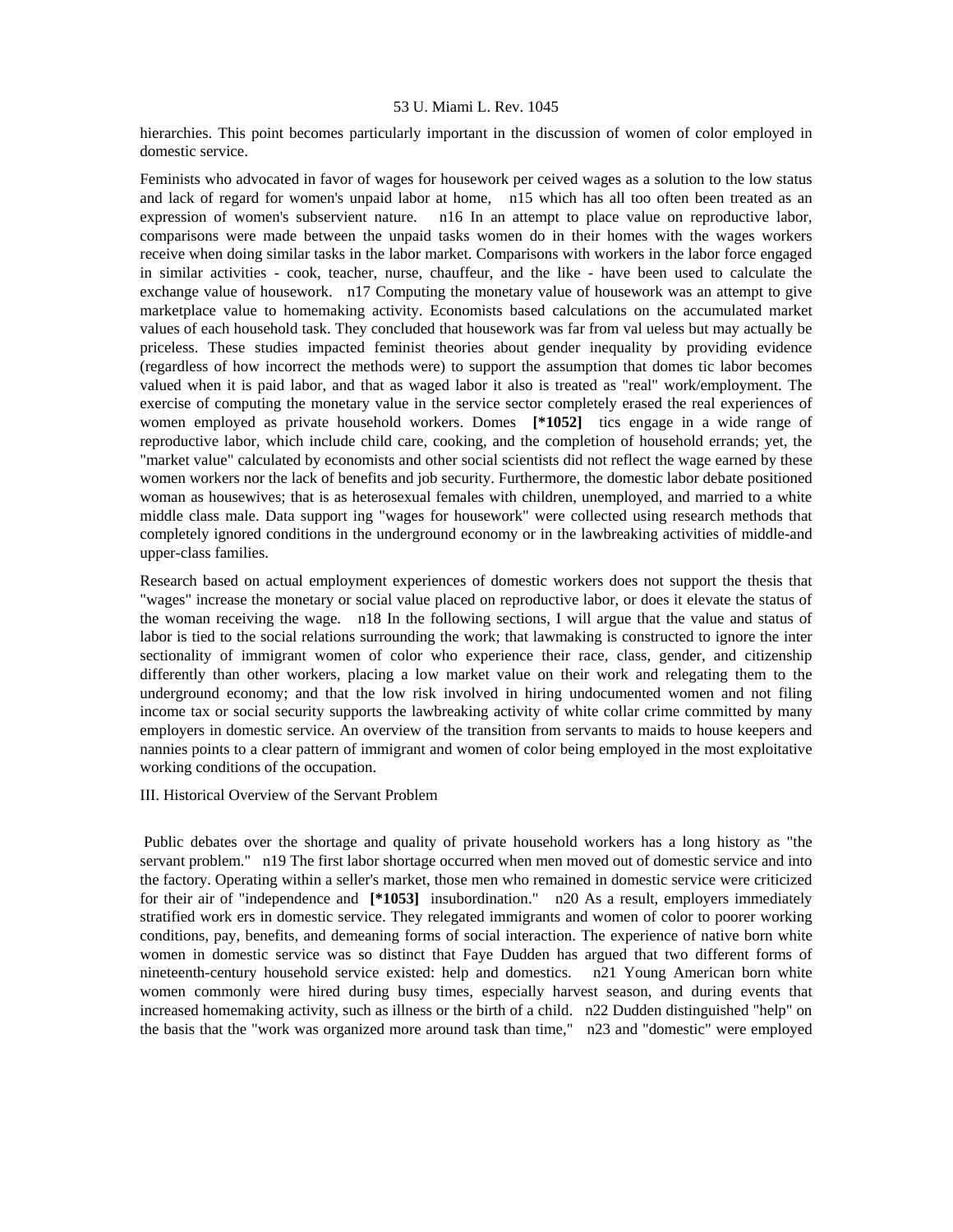to assist the homemaker who usually worked alongside her employee. The classification of domestic was reserved for immigrant, Black, Mexican, American Indian, and Asian men and women.

The industrial expansion of the late nineteenth century increased employment options for women. Just as male servants turned to new occupations, women also left domestic service as soon as the job market expanded. With other options available, young women were unwilling to submit to the long hours, lack of privacy, drudgery, and lack of mobil ity that characterized domestic work. n24 On average, domestics worked two or more hours longer than other working women and many worked seven days a week. David Katzman estimated that "nearly all domestics in the nineteenth century worked at least ten hours a day, with a full working day averaging eleven to twelve hours." n25 Live-in domestics found it especially difficult to place limits on the length of the work day. Industrialization brought on a shortage of household workers and began a general decline in domestic service in the United States. In 1870, fifty percent of women employed were servants and washerwomen.

By 1900, domestic service only accounted for one-third of all **[\*1054]** employed women. n26 The major feature of domestic service in the twen tieth century has been a continuing labor shortage. Julie Matthaei noted that in 1900, there were 95.6 female servants per one thousand families; by 1960 the number had dropped to 33.3. n27 The structure of work itself underwent changes as the middle class joined in the ranks of those "keeping servants." Unlike the aristocracy, the middle class could not afford to employ large a staff. Instead, middle-class homes were staffed with fewer servants or, more commonly, one "maid-of-all work." n28 Increased work loads placed upon fewer servants living in smaller quarters intensified masterservant relations. Household servants dif fered from their predecessors because they "were hired to supplement or take over what were considered the wives' responsibilities and during this period middleclass wives came to have primary responsibility for the hiring, deportment, and work assignments of servants." n29 Domestics were reduced to unskilled labor, and they were subjected to constant supervision. They became increasingly replaceable because all they brought to the relationship was their ability to perform general work and not particular skills.

World War I and its aftermath brought a general prosperity, thereby improving working conditions and opening employment opportunities for women. The war also slowed immigration, thus reducing the pool of women available for domestic service. Between the turn of the century and 1920, the percentage of employed women who worked as domestics had been cut in half to sixteen percent. Perhaps the Depression caused the figure to increase slightly to twenty percent over the next decade. n30 As always, domestic work attracted women with few employment options. For those women, the shortage of household workers provided an opportunity to regain a measure of autonomy. A seller's market **[\*1055]** offered some leverage for changing the most oppressive aspects of the occupation. Furthermore, the rights gained by workers in the manufac turing and service economy established expectations that benefitted domestic workers in their negotiations. The most significant change resulting from the burgeoning labor market was the reduction of work hours and the shift to day work. This shift was eased by increased urbanization which permitted domestics to travel daily to and from work.

The labor shortage created a less docile work force, which led homemakers to complain about the laborer's attitude or quality of work as the "problem." A good domestic worker was expected to be the faith ful servant, sacrificing her own family and personal life for her employ ers. Homemakers lamented the passing of the days when they had more control over the domestics in their employ. Commenting on the ambigu ous meaning of the "servant problem," George Stigler wrote, "Does it mean - as one often suspects - that a good servant cannot be hired at the wage rate one's parents paid? ... Or does it mean that the market mechanism does not work - that the offer of the going rate of wages does not secure a servant because servants do not move to the highest bidder?" n31

Two of the most commonly supported solutions to the "servant problem" have been immigration and training. n32 Middle-class women stepped up efforts to professionalize homemaking and industrialization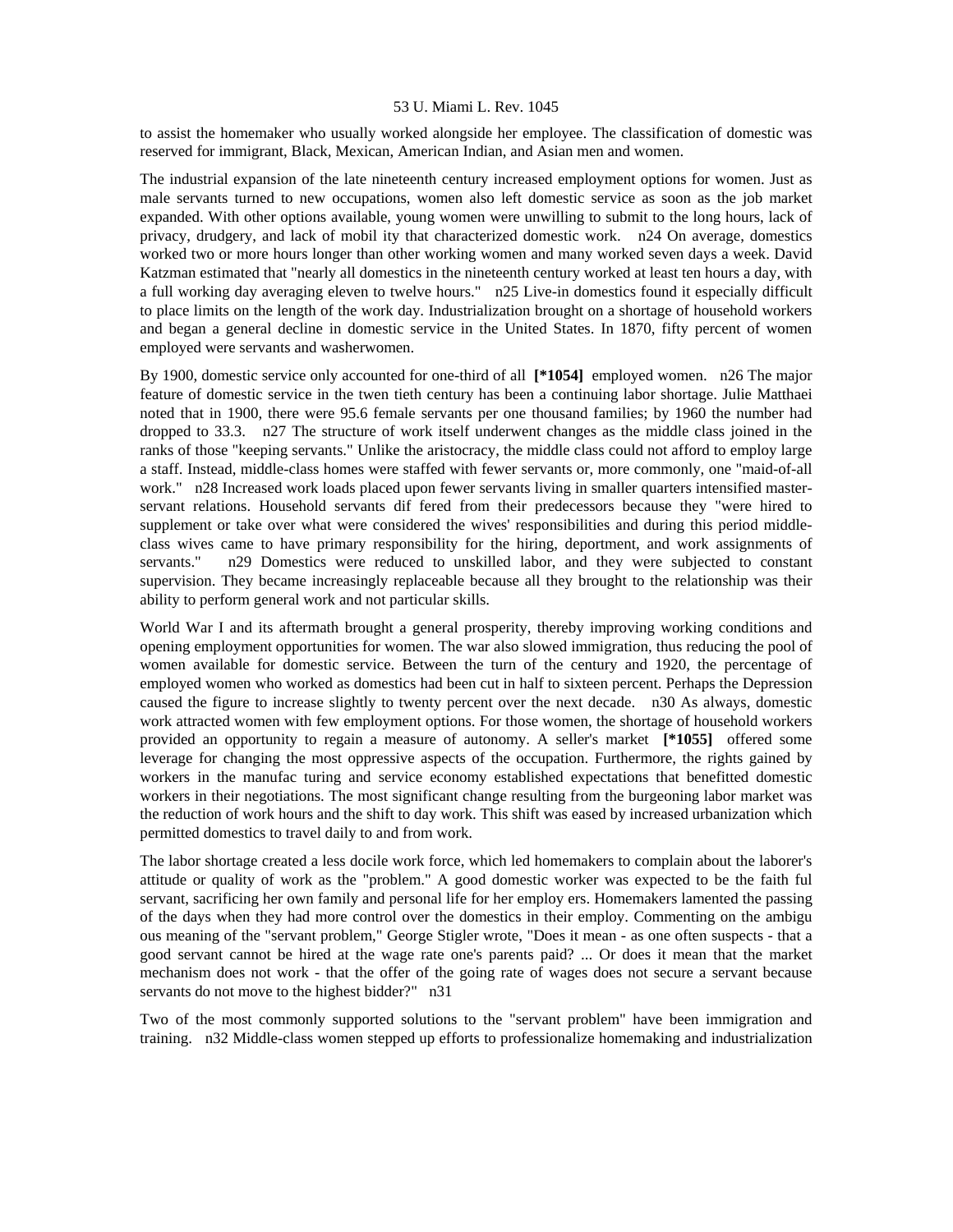created a shortage of household workers. Training and certification were offered as a solution to the "servant problem;" this approach was believed to upgrade housework to skilled labor, elevate the status of household workers, increase wages, and improve opportunities for social mobility. However, training did not change the occupation or assist in moving women into better paying jobs. As one 1940s report found, "domestic workers with special training for their jobs received no higher wages than those without it... It may therefore be concluded that the wages of household workers are determined by forces largely beyond the control of the workers themselves." n33 Schools established in response to unemployment during the Depression and later in the 1960s as part of the job training offered to the poor did not succeed in profes sionalizing domestic service. While immigration provided immediate relief to shortages of workers, employers complained about the quality of foreign workers unfamiliar with American culture. In addition, immi gration did not provide a steady flow and reliable source of cheap labor.

 **[\*1056]** Neither immigration nor training are solutions that address the rea sons for workers opting to leave the occupation or avoid it at all costs. Immigration and upgrading worker skills does not improve pay, decrease hours, address issues of loneliness and the lack of privacy on the job, reduce supervision, loosen tightened job descriptions, or elimi nate the demeaning mistress-servant relationship. Because workers' concerns are disregarded or omitted during public debates over labor shortages, improving the working conditions has not surfaced as a com ponent of the "servant problem."

The legal system has been extremely slow to respond to the needs of domestics by consistently excluding them from labor legislation. Domestics were not covered by federal minimum laws until 1974. The new coverage also included time and a half overtime pay after forty hours. n34 However, not all household workers were included under the protection of the minimum wage and overtime provisions. Exceptions were made for under employed workers (less than eight hours a week and earning less than \$ 50 per calendar quarter), live-in maids, and home care workers. n35 Five years later, the Department of Labor reported high rates of noncompliance and summarized the reasons as ignorance of the law, employee willingness to work for less, and workers' understating earnings and over reporting actual hours worked. n36 Because the Depart ment of Labor did not engage in an information campaign to inform employees of the law, the processes of lawmaking and lawbreaking were established as low risk white collar crime.

The next section presents the most recent public debate on the "ser vant problem," commonly referred to as "Nannygate". Placing the con troversy within the historical context of the "servant problem" highlights the continued practices of structuring immigration law and labor law to benefit employers rather than employees. When President Clinton's first two women nominees for Attorney General were questioned about their childcare arrangements, their advocates argued from a feminist position that male nominees were not questioned regarding the issue. Outrage against the nominees' hiring of undocumented women became charac terized as a class distinction of lawbreaking and the leniency of the gov ernment towards white collar crime. In addition, the inadequate child care services became blurred with issues surrounding class privilege of the upper-middle class hiring live-in undocumented women to resolve **[\*1057]** their child care needs. As in past debates over the servant problem, the discourse was dominated by employers who requested that solutions be sought through changes in immigration legislation and professional training. Again, proposed solutions offered little in the way of improv ing actual working conditions for women employed in domestic service.

## IV. Nannygate: A Continuation of the Servant Problem

 Nannygate involved two issues: 1) the hiring of an undocumented worker during a period when it was illegal for an employer to do so; and 2) the failure to pay taxes. n37 However, as in the case of Kimba Wood and other potential nominees, "the Zoe Baird problem" became known as the hiring of undocumented household workers or not filing income taxes and social security on behalf of the workers. The public debate that ensued not only revealed a great deal about social norms and values relating to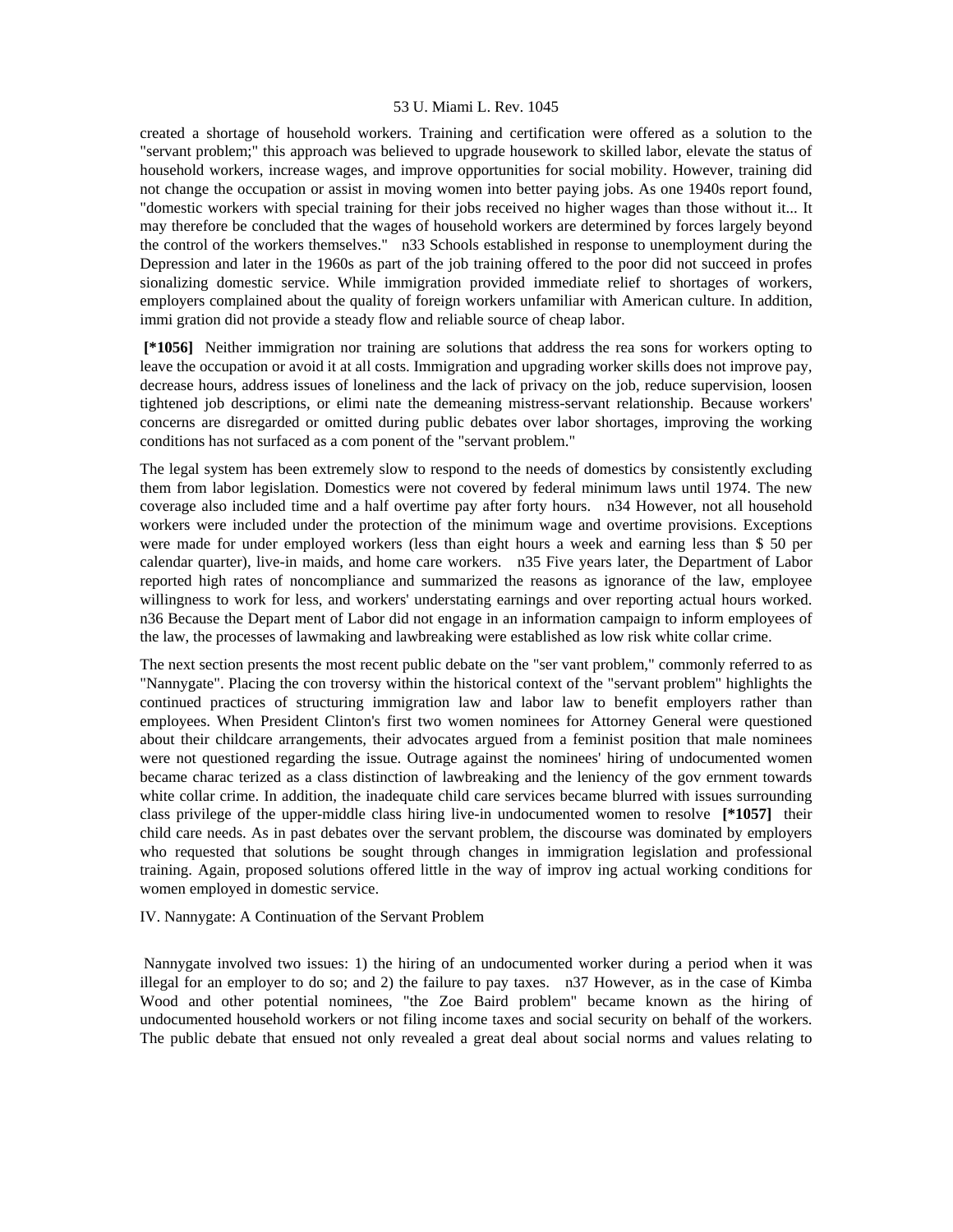gender and work, but it also brought to light the disregard for these same issues when race, ethnicity, and citizenship was submerged under the topic of immigration. Public opinion clustered around two sentiments, one emphasizing gender and the other emphasizing class. Gender politics were advocated by Baird supporters who cited a double standard. For instance, Kathleen Brown, the Treasurer of the State of California, remarked that, "For every man who has ever been con firmed to a Cabinet position, there has never been the notion of disclo sure of his housekeeping arrangement, much less how much time he spent with his child." n38 Class politics characterized Nannygate as a "Yuppie" crime and resented attempts to sweep it under the rug. For instance, a forty-five-year old assistant manager at a pet store in Wash ington was quoted as the typical attitude of the average American: "She (Baird) thought she could do something illegal and get away with it... I don't think it's fair. I raised my kids while I was working, I worked days. My husband worked nights at the post office. Our in-laws filled in when they had to. This makes me mad." n39 Gender politics con structed its response to the issue of white collar crime by arguing that **[\*1058]** the law was frequently violated and rarely enforced. n40 It was enforced in this case to discriminate against women, namely working mothers. Fur thermore, they argued that Baird really did not do anything wrong because the law was out of step with the needs of the nation.

Interests expressed in the Nannygate scandal mirrored previous publicity over "the servant problem." Proposed solutions focused on increasing the number of eligible workers. In an effort to attract Ameri can workers, an attempt to professionalize domestic service by upgrad ing training and advocating certification was introduced as a means to improve the status, pay, and working conditions to make child care and domestic service more attractive and competitive with other occupa tions. n41 Embedded in the professionalization solution was an attack on immigrant workers as the source of the poor working conditions and low wages in domestic service. For instance, one commentator claimed that "without the wide use of illegal immigrants, the salaries of domestic workers would have risen over recent years. Domestic work might have become increasingly professionalized, with special schools for it, as has been the case in Britain and elsewhere." n42 He concluded with the claim that "what has happened is that illegal immigrants, for whom substan dard American wages are vastly higher than what they could earn in their own countries, have flooded the market, kept wage levels low and enabled employers to avoid the cost of employee benefits." n43 However this claim easily is rebutted simply by considering the experiences of women of color, particularly African-Americans, Latinas, Asians, and Native Americans. n44 As U.S. citizens, they experience the lowest sala ries in their occupations and the worst working conditions. Rather than hold employers responsible for maintaining poor working conditions and pitting workers against each other, the blame was shifted to the **[\*1059]** workers. In addition, training and certification as a solution to Nanny gate ignored the realities of the market - even the agencies that trained and certified nannies were involved in hiring undocumented women.

The major avenue to increasing workers was through immigration. Several proposals emerged that outlined changes needed to shape immi gration law around the needs of employers. Proposed changes included revisions of the unskilled worker visas, the H-2B non-immigrant visa, and the J-1 exchange visitor visa. Modifications were proposed for increasing the number of immigrants eligible for work visas, changing the temporary classification, and reducing the lengthy labor certification process. n45 Although many of the proposals argued that immigration changes and training programs benefitted nannies and domestics, worker concerns were not central to the discussion. In the debates, workers were identified only in terms of their citizenship and legal status. As Kevin Johnson and Stephanie Wildman have noted, legal terminology and language was frequently used to create nonpersons and invisibility. n46

Public debates never included nannies and domestics class and gen der identity politics. The press did not inquire about the type of employer Zoe Baird was. Lillian Cordero, the nanny, was deported immediately. Outrage over failure to pay social security existed because Zoe Baird broke the law, not because she violated workers' rights. The class and gender dynamics of Nannygate were carefully constructed to exclude the workers involved. This was done by exclusively defining class and gender as a white issue and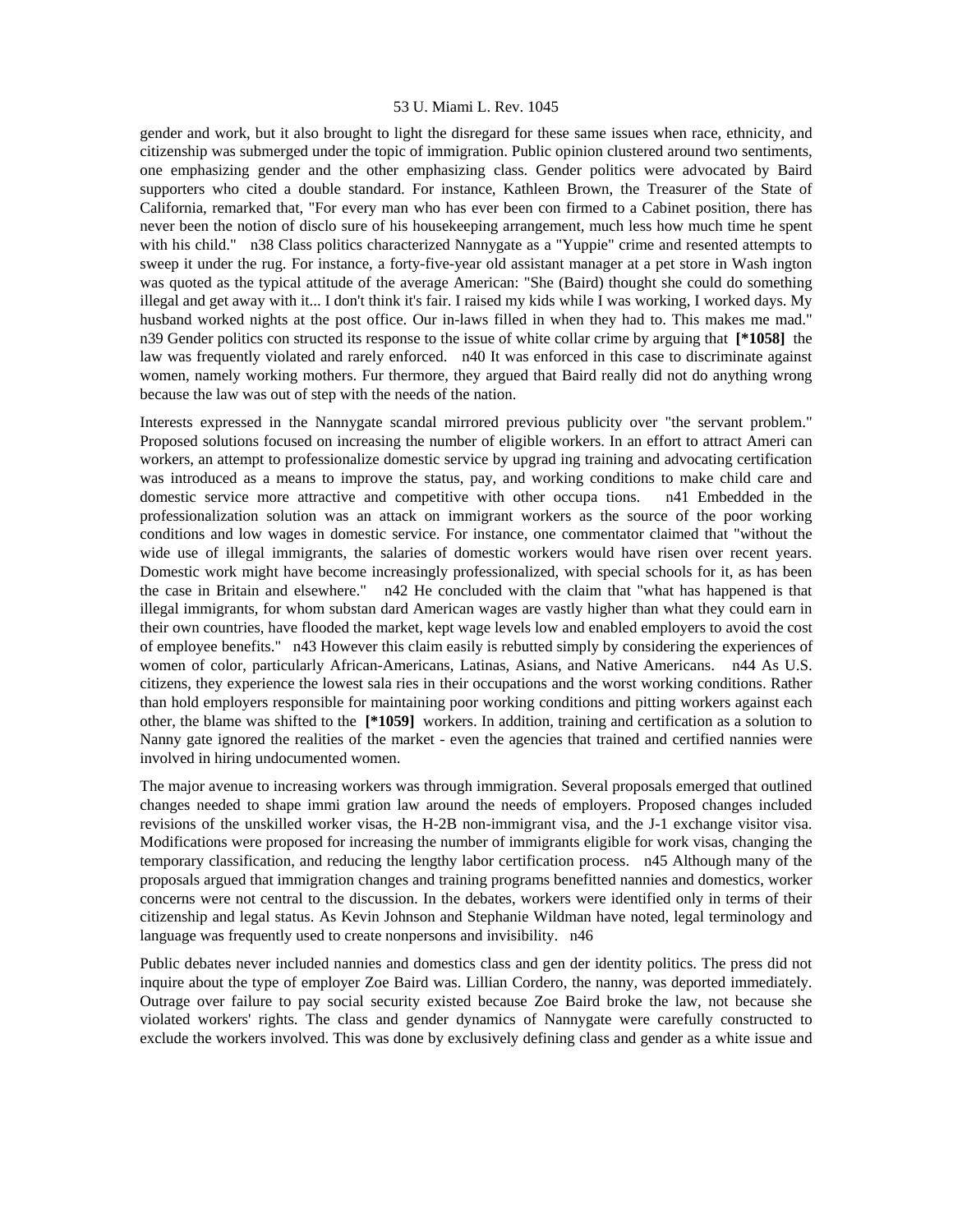limiting discussions of race and ethnicity to immigration. n47 Nor did immigration proposals address workers' grievances; they were shaped with employers in mind. n48 Advocates for Zoe Baird and Kimba Wood denounced the unequal treat ment of working mothers in the confirmation hearings by pointing to the unrealistic employer sanctions, but few acknowledged that differential enforcement of immigration policy as political. n49 Undocumented private **[\*1060]** household workers always have been used as pawns in employers' per sonal fights, whether they be feuding neighbors or rival politicians. n50 Gender politics did not inquire into why women immigrant workers were targeted. n51 Nominees could easily have been asked about the hir ing practices of gardeners.

The proposed remedies appear quite different if looked at from the perspective of the employee. If one examined the situation from the "bottom up," workers' issues would be addressed rather than seen as simply an immigration problem. A workers' perspective would not sug gest training, certification, and more supervision. Rather, it would sug gest higher wages for workers n52 and enforcement of federal employment law. Employers will continue to hire undocumented workers as long as they remain cheap labor and the enforcement of sanctions remains leni ent. n53 Workers' complaints about conditions shed light on the attractive nature of hiring undocumented labor, particularly as live-in help. n54 For instance, embedded in the proposals is the assumption that employers hire a live-in nanny or au pair only to provide child care. Mike Bailey, owner of the Child Care Connection in Northridge, California, described the typical request: "'I want a nanny who's energetic, clean and neat, can cook and clean, speaks English, is available before I go to work and after I get back home'. That means arriving at 6 a.m. and staying till 10, and they're expected to be on call the rest of the evening. 'And oh, by the way, we want to pay her \$ 100 a week.'" n55 In another case, Nancy **[\*1061]** Cervantes, a volunteer employment-rights attorney working with CHIRLA (Coalition for Humane Immigration Rights of Los Angeles) described the working conditions of one client who was treated like chattel. "Concepcion" worked eighteen months in a household of five adults and three children. She was responsible for all their cooking, cleaning, washing, and child care. Her day began at 6:00 a.m. and ended well past midnight, six days a week, for \$ 100 a week. n56 Concepcion's situation is more typical than unique and highlights important issues that make the work unappealing to workers with other options. n57

Workers' complaints challenge the assumption that employers are actively seeking workers who are citizens. The nature of these com plaints demonstrates that employers instead are seeking workers who are non-citizens and have an undocumented status. Behind Zoe Baird's use of the Peruvian couple and the case of Concepcion lies the reason that day care centers are not as good a solution to upper-middle-class parents who can afford to hire "help." Employers prefer workers who are avail able all the time, can accommodate the employer's schedule, and are willing to undertake the wide variety of tasks connected to childcare and maintaining a household. Because day care centers are not open twenty- four-hours-a-day, they force parents to maintain regular hours. As in the case of Zoe Baird, Aetna offered employees a variety of options to assist in child care, including a day care center, but none of these options pro vided the privileges found in home child care. n58 As one immigration advocate has stated, employers are "turning to illegal exploitation because it's too inconvenient to let wages go up. People think they are entitled to quality inhome care for dirt-ball wages... That's got to stop." n59 Changes in immigration legislation will not reduce the attrac tiveness of undocumented workers. Only when undocumented workers are first treated on the basis of their status as employees, rather than their **[\*1062]** immigration status, can the servant problem be addressed in a way that respects human rights before the rights of employers.

Much of the opposition to Zoe Baird was clearly a form of class conflict. It was an expression of workingclass and lower-middle-class anger toward what was perceived as a "Yuppie"- class privilege. Rather than identifying with the larger issue impacting working mothers, child care was defined as an elite-class issue involving live-in nannies. The controversy completely ignored the realities of the working poor, work ing class and lower-middle class. Although child care options for these classes are limited by finances, they too face overtime and long com mutes to and from work, making day care center options less than ade quate.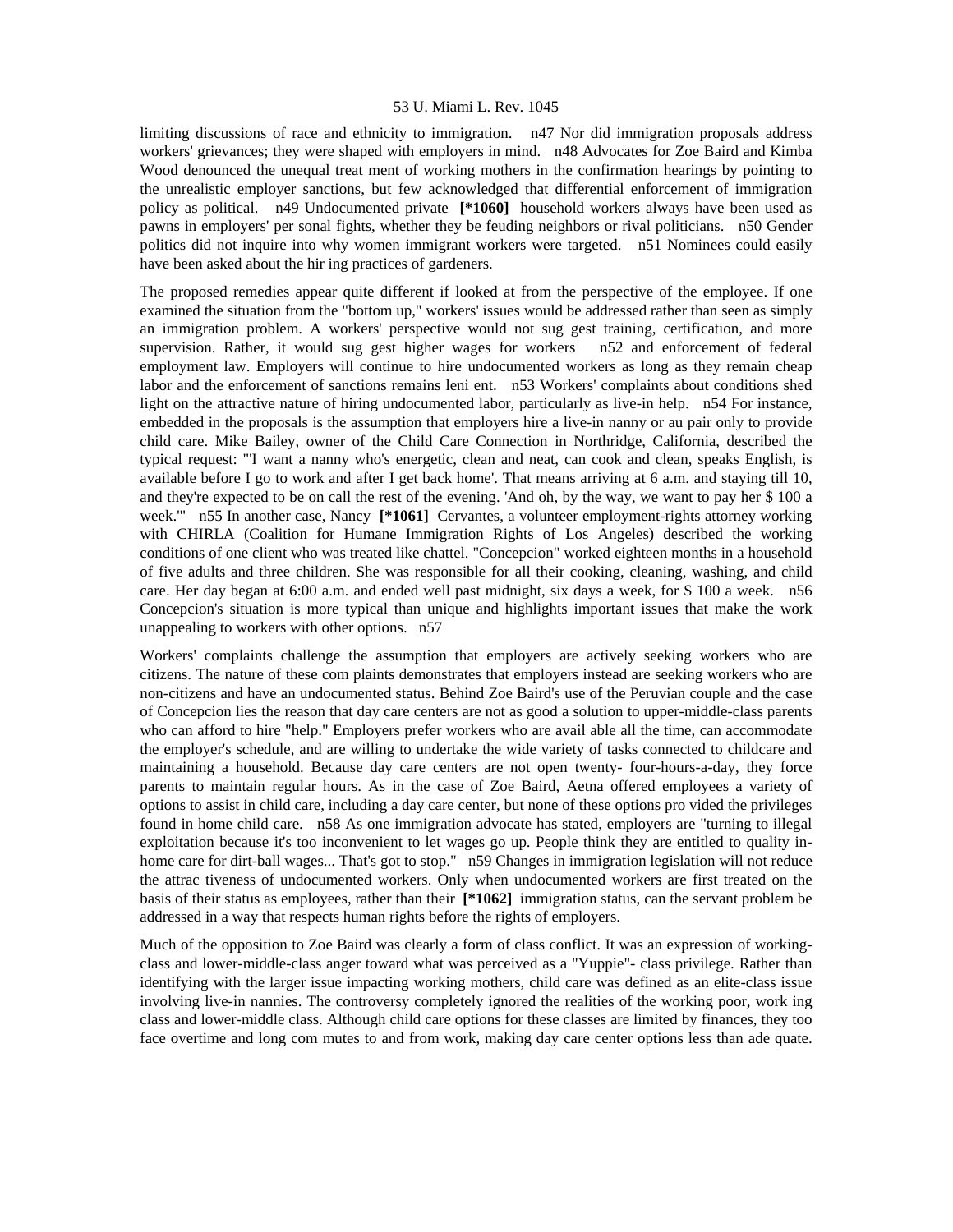However, in the Zoe Baird dispute, child care was defined as an isolated issue that affected wealthy lawyers and politicians: The univer sal issue of child care was ignored. Affordable child care remains a private and family problem rather than a public issue requiring a public solution. Upper-middle-class families can afford the personalized ser vice to work around the limited child care options in this country. Opposition to Baird and Wood appeared to be class based. It looked like working and lower-middle-class workers resented the leniency towards "Yuppie" crime. However, class interests were defined on racial grounds, thereby excluding the violation of the rights of working-class immigrants and women of color who were denied social security and other benefits. Instead, the workers' issues were treated as simply an issue of immigration status.

# V. Conclusion

 The role of employers continues to be a major component in upgrading the domestic service occupation because household labor negotiations frequently occur within the underground economy and involve few government regulations. Consequently, employers have enormous leeway in determining working conditions, setting wages, establishing job descriptions, and determining the work structure. Recent studies reveal that household workers report a wide variation in wages and working conditions. Employers decide whether to give raises, and they usually decide if social security or benefits are obtained. Domestics have little influence over their working conditions other than the choice to accept the job or quit. Given the power that employers exert over working conditions domestics feel dependent on and at the mercy of their employers more than other workers. For most domestics, the occupation continues to be regulated by community norms and val ues that determine informal labor arrangements made between a private **[\*1063]**  household worker and her employer. n60 Pierrette Hondagneu-Sotelo argues that upgrading working conditions in the occupation weighs heavily on educating employers and state support. n61

Latina domestic workers propose an interesting case for several areas of critical race theory, particularly the intersection of race, class, gender, immigration, and citizenship status. As an occupation that always has been dominated by the most vulnerable worker in an area, one is not surprised to find that the image of the Black woman toiling in the kitchen, cleaning the house, and caring for her employer's children has now been replaced largely by an image of Spanish speaking immi grant woman. Like the case of Juanita in El Paso, poor and working- class (and sometimes middle-class) Latina immigrant women find an open market for their services as maids and nannies in homes throughout the country. However, marked by their class, race, ethnicity, gender, and immigrant status, these women are employed in a segment of the occupation that has low wages, long hours, and additional work that includes both housework and childcare. Additionally, many face iso lated live-in conditions in this facet of the underground economy. The intersection of statuses make Latina immigrant women ideal candidates for fulfilling the needs of American families; not only are they less expensive than employees hired by agencies, but they are more easily exploited for additional work, and need not be provided any benefits. They also provide the social markers that distinguish the worker from other household members. Focusing on the intersection of statuses is crucial because many social scientists, politicians, and members of the general public have argued that the poor working conditions of the occu pation can be attributed to the workers themselves. Throughout the his tory of domestic service in this country, this attitude has dominated and has resulted in attempts to professionalize the occupation rather than improve the working conditions for domestics. This history also includes systematic exclusion from employment legislation, as well as attempts to gain special provisions for bringing a specific class of immi grants to work as domestics and nannies. n62 Concern about improving the working conditions of domestics and nannies has been abated by **[\*1064]** social scientists who have characterized the occupation as a vestigial from feudalism and predict its disappearance in modern society. How ever, signs to the contrary are visible throughout the United States: the riders of color on public transportation in affluent white neighborhoods, women of color (frequently in white uniforms) in parks caring for white children, and the portrayal of women in the media as domestics (usually in the form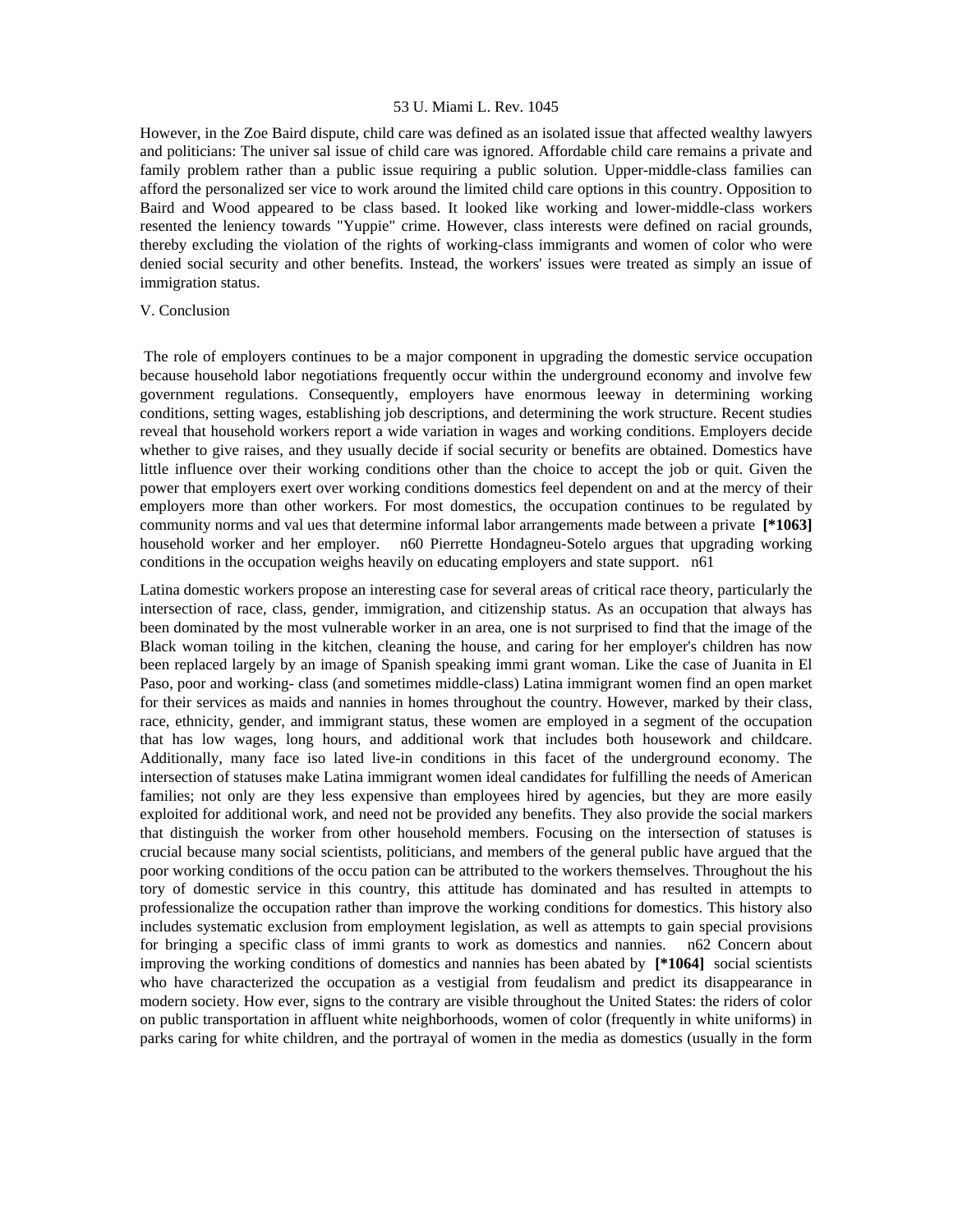of walk-on scenes in film or in the case of the Salvadoran maid in the O.J. Simpson trial). Proposals to address the "servant prob lem" that focus on immigration law maintain exploitative working con ditions. Unless proposals include both safeguards for both undocumented and documented immigrant workers and mobility to bet ter positions in, as well as outside, domestic service, the "servant prob lem" will continue to reflect the worker's struggle for a better life.

## **FOOTNOTE-1:**

n1. Advice given to masters at the rise of industrialization could certainly have applied to the live-in conditions I confronted in El Paso and in many contemporary situations:

 To be on familiar terms with one's servants shows the cloven foot of vulgarity ... Encourage your servants now and then by a kind work, and see that they have good and wholesome food, clean and comfortable quarters. Once in awhile give them a holiday, or an evening off, a cash remembrance at Christmas, and from time to time some part of your wardrobe or cast-off clothing. They are just like children, and must be treated with the rigor and mild discipline which a schoolmaster uses toward his pupils.

 Russell Lynes, How America "Solved" The Servant Problem, Harpers Magazine at 50 (1963). For other examples of publications aimed at Latina domestics, see Gladys Hawkins, Your Maid from Mexico; Linda Wolf, Tell-A-Maid; Apron Pocket Press; Home Maid Spanish. Currently we do not find books on folkways, mores, norms, values and racial etiquette governing domestic service in the United States; however, occasionally, editorials and magazine articles offer do's and dont's and other helpful hints to working women seeking household workers, including nan nies. See Danielle Crittenden, The Servant Problem, No Longer Just the Lament of the Rich, Now It's Every working Mother's Nightmare, The Women's Q. (1997).

n2. See Mary Romero, Maid in the U.S.A. (1992). See also Not Just Like One of the Family: Chicana Domestics Establishing Professional Relationships With Employers, in Feminist Issues 10 (1990); Chicanas Modernize Domestic Service, 11 Qualitative Soc. (1988). "I'm Not Your Maid! I am the Housekeeper.": The Restructuring of Housework and Work Relationships in Domestic Service, in Experiences of Gender: Color, Class and Country (Gay Young & Bette Dickerson eds., 1994); Chicanas and the Changing Work Experience in Domestic Service, in Maid in the Market: An International Perspective (Sedef Arat-Koc & Wenona Giles eds., 1994).

n3. See Linda Martin & Kerry Segrave, The Servant Problem: Domestic Workers in North America (1985).

n4. The cult of domesticity offered middle-class women opportunities to practice "good works" without leaving their own homes by engaging in "home missionary work" with their servants. Helen Munson Williams' papers stated that one objective of the project was "to restore the right relationship between classes, and to bring them nearer to each other in the ways appointed by God and nature." Faye Dudden, Serving Women: Household Service in Nineteenth-Century America (1983). Application of the cult of domesticity in the lives of Chicana and Mexican immigrant women can be found in the programs developed under the WPA. See Sarah Deutsch, No Separate Refuge Culture, Class and Gender on an Anglo- Hispanic Frontier in the American Southwest, 1880-1940, 182 (1987).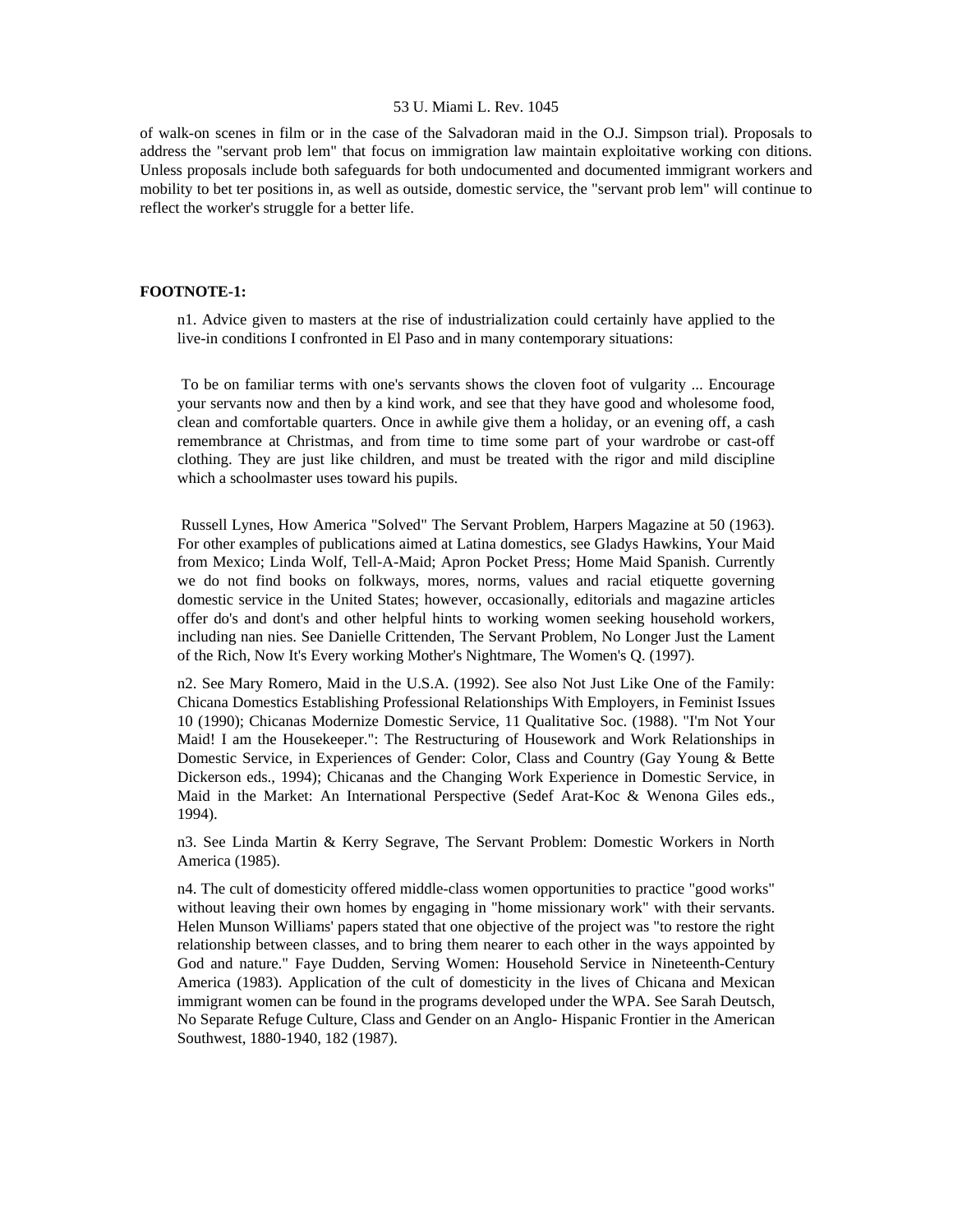n5. One of the earliest critiques of the employer's claim was written by Alice Childress in her depiction of an African-American day worker named Mildred. The conversations were first published in Paul Robeson's newspaper Freedom under the title "Conversations from Life" and later in the Baltimore Afro-American as "Here's Mildred." A collection of her writings were later published in Like One of the Family: Conversations from a Domestic's Life (1986). For a brilliant analysis of Childress's character, Mildred, see Trudier Harris, From Mammies to Militants 111-34 (1982).

n6. See Romero, supra note 2, at 123-133 (discussing emotional labor); see also Julia Wrigley, Other People's Children (1995); Judith Rollins, Between Women: Domestics and their Employers (1985); Evelyn Nakano Glenn, Issei, Nissei, War Bride: Three Generations of Japanese American Women in Domestic Service (1986); Bonnie Thornton Dill, Making Your Job Good Yourself, in Women and the Politics of Empowerment (Anne Bookman & Sandra Morgen eds., 1988); Shelle Colen, "Just a Little Respect": West Indian Domestic Workers in New York City, in Muchachas No More: Household Workers in Latin America and the Caribbean (Elsa M. Chaney and Mary Garcia Castro, eds., 1989).

n7. At the time, I thought employers emerged in the oddest places as journal reviewers for papers I submitted to women's studies and sociology journals and at professional conferences. Academicians reviewing my submissions wrote their comments from the perspective of an employer rather than engaging in the issues of gender, race, and class analysis of work and family. I observed similar responses to other scholars of color analyzing employee and employer relations. Researchers focusing solely on domestic associations or domestic service in the immigrant experience were less likely to be confronted by academicians speaking from the position of an employer.

n8. English speaking abilities open up possibilities for domestics who can frequently negotiate higher pay than monolingual Spanish speakers or other non-English speakers. Driving, and having a driver's license also increase the wage scale for workers because they can do errands for their employer, along with the cleaning and child care. However, these skills by themselves do not necessarily assure the worker's mobility outside domestic service or the underground economy. But, both skills do expand the range of domestic tasks the worker can do for the employer's family.

n9. "In the minds of each lives the image of their communion... It is imagined as a community, because, regardless of the actual inequality and exploitation that may prevail in each, the nation is always conceived as a deep, horizontal comradeship." Benedict Anderson, Imagined Communities 15-16 (1983).

n10. See Gerald P. Lopez, The Work We Know So Little About, [42 Stan. L. Rev. 1, 1 \(1989\)](http://www.lexis.com/research/xlink?searchtype=get&search=42%20Stan.%20L.%20Rev.%201) (noting how the plight of immigrant women employed as domestics reflects the larger society).

n11. See Juliet Mitchell, Women's Estate 14 (1971). In her classic essay, Della Costa, summarized the position commonly held by feminists: "all women are housewives, and even those who work outside the home continue to be housewives ... [It] is precisely what is particular to domestic work ... as quality of life and quality of relationships which it generates, that determines a woman's place wherever she is and to which ever class she belongs." Della Costa, Women and the Subversion of Community, in Radical America 6 (1972).

Similarly, Nona Glazer argued that domestic labor is "central to understanding women's continued subordination in both advanced capitalist and socialist societies, and that women's assignment to housework and child care (whether or not given women ever actually do the work involved) structures women's lives outside the household." Nona Glazer, Everyone Needs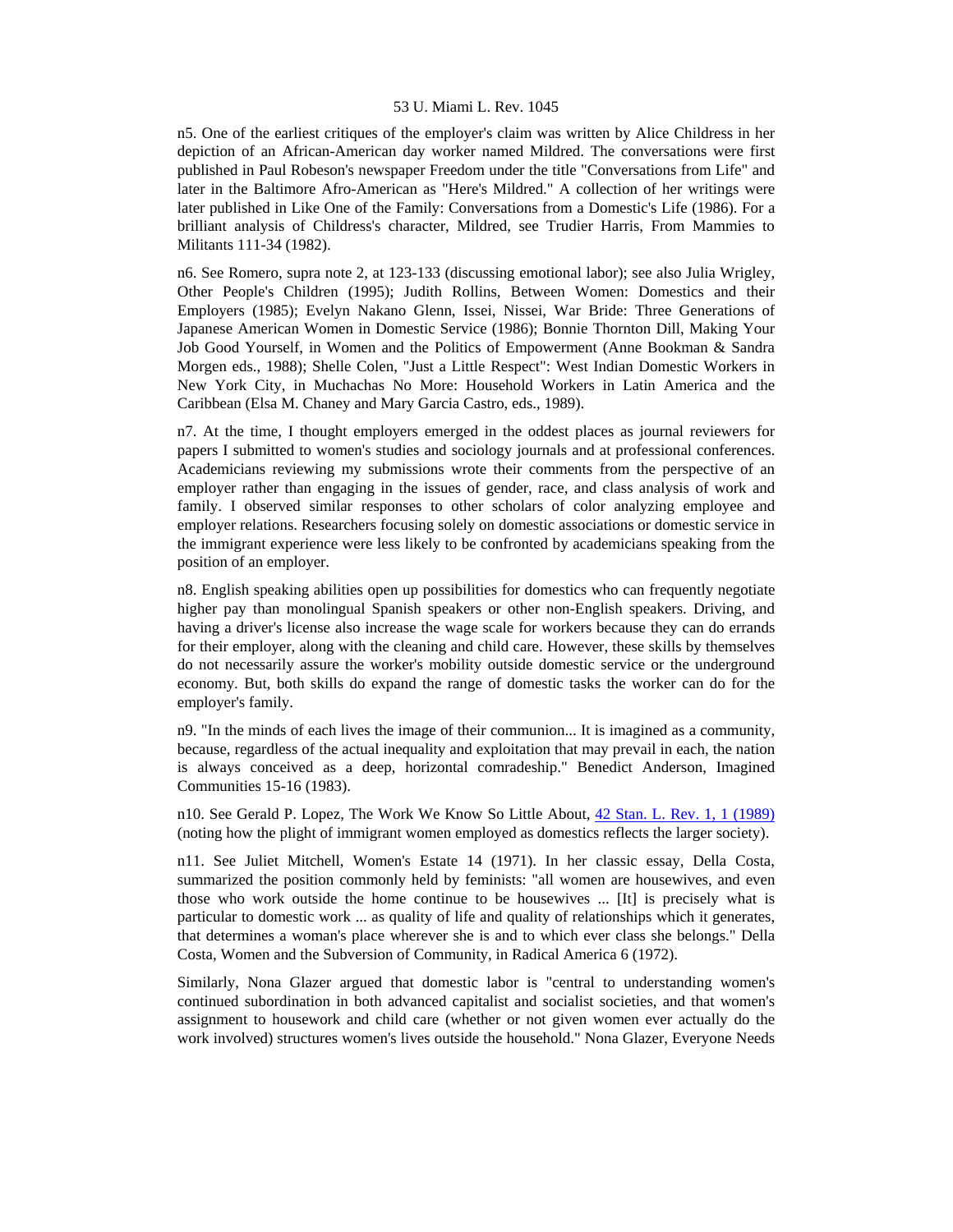Three Hands: Doing Unpaid and Paid Work, in Women and Household Labor (Sarah Fenstermaker Berk ed., 1980).

n12. As Ann Oakley professed, "a study of housework is consequently a study of women's situation." Ann Oakley, Women's Work 9 (1974).

n13. See Paul Smith, Domestic Labour and Marx's Theory of Value, in Feminism and Materialism: Women and Modes of Production (Annette Kuhn and Ann Marie Wolpe eds.); John Harrison, The Political Economy of Housework, 4 Bull. of the Conf. of Soc. Economists 35-51 (1973); Wally Secomb, The Housewife and Her Labour Under Capitalism, 83 New Left Rev. 3-24 (1974); Lise Vogel, The Earthly Family. 7 Radical Am. (4-5) 19-50 (1973); Ira Gerstein, Domestic Work and Capitalism, 7 Radical Am. (4-5) 101-28 (1973); Jean Gardinar, Women's Domestic Labour, 89 New Left Rv. 47-57 (1975); Jean Gardinar, et al, Women's Domestic Labour, 4 Bull. of the Conf. of Soc. Economists (2) 1-11 (1975); S. Hiimmmmelweit & S. Mohun, Domestic Labor and Capital, 1 Cambridge J. of Econ. 1, 15- 31 (1977); M. Coulson, et al., The Housewife and her Labour Under Capitalism: A Critique, 89 New Left Rev. 559, 559-71 (1975); I. Gought and J. Harrison, Unproductive Labour and Housework Again, 3 Bull. of the Conf. of Soc. Economists (1) 1-7 (1975); Terry Fee, Domestic Labor: An Analysis of Housework and Its Relation to the Production Process, 8 Rev. of Radical Pol. Econ. 1-17 (1976).

n14. Feminist legal scholars writing Critical Race Theory have written extensively on the exclusions and marginalization of women of color. See, e.g., Kimberle Crenshaw, Demarginalizing the Intersection of Race and Sex: A Black Feminist Critique of Antidiscrimination Doctrine, Feminist Theory and Antiracist Politics, 1989 U. Chi. Legal. F. 139; Kimberle Crenshaw, Mapping the Margins: Intersectionality, Identity Politics, and Violence Against Women of Color, [43 Stan. L. Rev. 1241 \(1991\);](http://www.lexis.com/research/xlink?searchtype=get&search=43%20Stan.%20L.%20Rev.%201241) Angela P. Harris, Race and Essentialism in Feminist Legal Theory, [42 Stan. L. Rev. 581 \(1990\);](http://www.lexis.com/research/xlink?searchtype=get&search=42%20Stan.%20L.%20Rev.%20581) Maria L. Ontiveros, To Help Those Most in Need: Undocumented Workers' Rights and Remedies Under Title VII, 20 N.Y.U. Rev. L. & Soc. Change 607 (1993-94).

n15. See Mariarosa Dalla Costa, Women and the Subversion of Community, 6 Radical America (1) 67-102 (1972).

n16. See Silvia Federic, Wages Against Housework, in Ellen Malos, The Politics of Housework 221 (1980). "In a society in which money determines value, women are a group who work outside the money economy. Their work is not worth money, is therefore valueless, is therefore not work, can hardly be expected to be worth as much as men, who work for money." Margaret Benson; The Political Economy of Women's Liberation, in Malos, supra, at 121.

n17. This economic perspective suggested a strategy for reducing the stigma of housework that transcended semantic changes, such as referring to housewives as domestic engineers.

n18. Reported wages are below estimates suggested in studies generated by calculating market value in the service sector by specific tasks. Research findings indicate variation by region and appear to reflect a number of influences in the market that increase or decrease the pool of undocumented workers employed in the underground economy. See Pierrette Hondagneu-Sotelo, Regulating the Unregulated?: Domestic Workers' Social Networks, 41 Soc. Problems 58-59 (1994). See also Romero, supra note 2, at 170.

n19. See Martin & Segrave, supra note 3; see also George Stigler, Domestic Servants in the United States: 1900-1940, in Occasional Paper No. 24, at 36 (New York, National Bureau of Economic Research 66).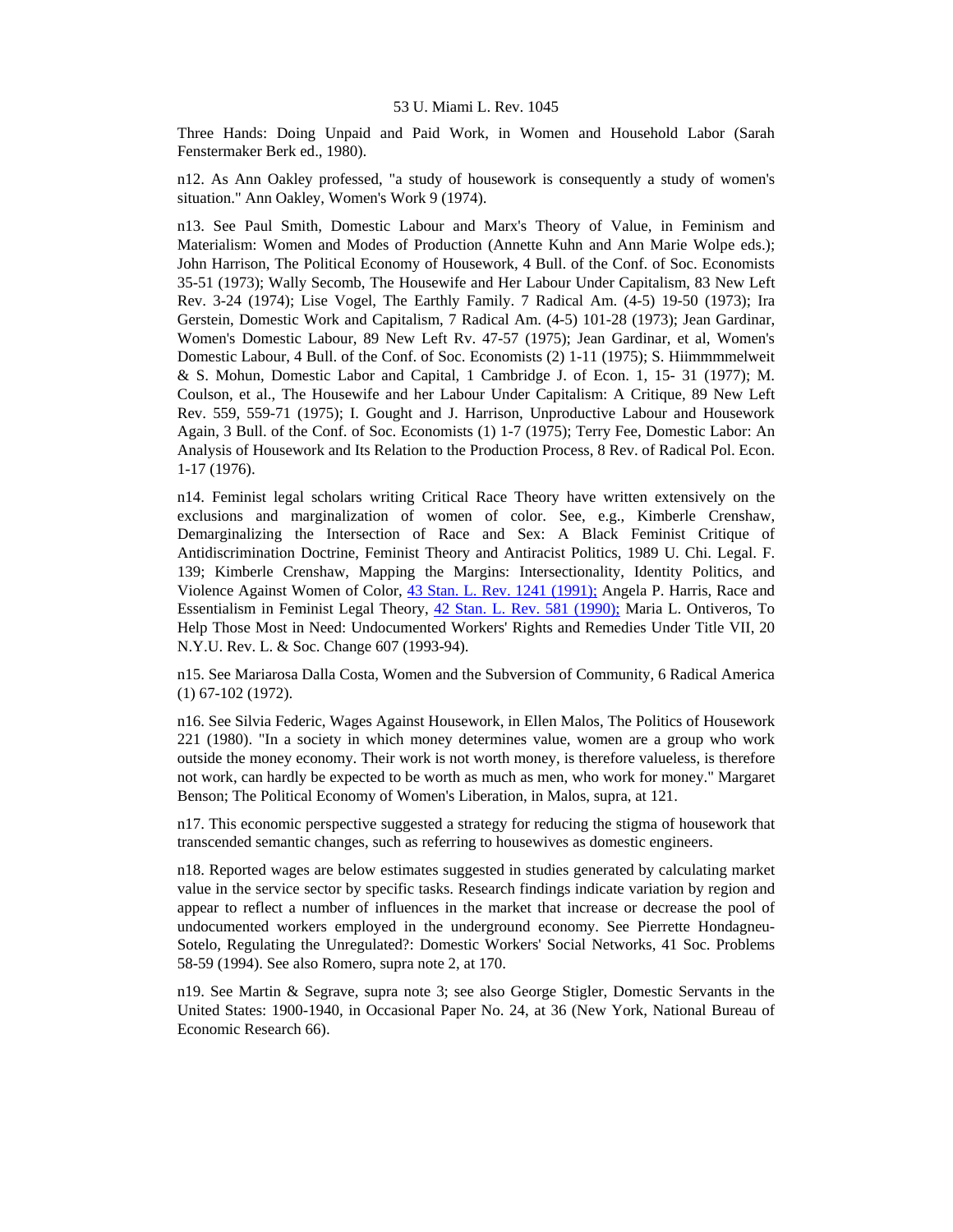n20. See Pamela Horn, The Rise and Fall of the Victorian Servant 7-9 (1975) (noting that the choice to leave domestic service was not always voluntary and pointing out that Lord North levied a tax against "keeping male servants" in 1777 in order to force more men into the factories).

n21. See Dudden, supra note 4, at 44.

n22. See Samuel McKee, Labor in Colonial New York, 1664-1776 (1935). Glenna Matthews described housewives in colonial America homes as being "in charge of a team that kept the household supplied and functioning. Many housewives had help from a 'hired' girl even if they had no full-time servants, and they could count on regular assistance from their own family." Glenna Matthews, Just a Housewife: The Rise and Fall of Domesticity in America 3 (1987).

n23. Dudden, supra note 4, at 39.

n24. See David Katzman, Seven Days a Week: Women and Domestic Service in Industrializing America (1981).

n25. Id. at 111.

n26. See id. at 271.

n27. See Julie Matthaei, An Economic History of Women in America: Women's Work, the Sexual Division of Labor and the Development of Capitalism 282 (1982). Regardless of the introduction of modern conveniences, the shift from live-in to day work, or the eight hour day, domestic service remains undesirable work and only women without other options enter the occupation. George Stigler commented on the degree of concern the shortage caused: "Indeed one can hardly escape one or both of two references from the perennial complaints about the servant problem: either domestic service is a disappearing occupation or rivals the weather as a major conversational subject." Stigler, supra note 19, at 1.

n28. Maids-of-all-work translated into working alone on the job. Their isolation was worsened by being treated invisible. Domestics complained of loneliness even when they were surrounded by people in their employer's home.

n29. See Rollins, supra note 6, at 35. See also Theresa McBride, The Domestic Revolution: The Modernization of Household Service in England and France, 1820- 1920 (1976) (analyzing the middle-class acquisition of household servants as a significant factor in establishing the housewife as "the mistress of servants ... because it represented a clear concession of sphere of power which was specifically female").

n30. See Katzman, supra note 24, at 271.

n31. Stigler, supra note 19, at 36.

n32. See Martin & Segrave, supra note 3, at vii.

n33. G. Fox, Women Domestic Workers in Washington, D.C., 349 Monthly Rev. 54 (1942).

n34. See Martin & Segrave, supra note 3, at 131.

n35. See id. at 135.

n36. See id. at 148. Martin and Segrave note that domestics, like most workers, are highly unlikely to choose to work for less pay. Rather, they are forced to accept lower wages. The third factor noted is that the Department of Labor basically accuses domestics of lying about their working conditions.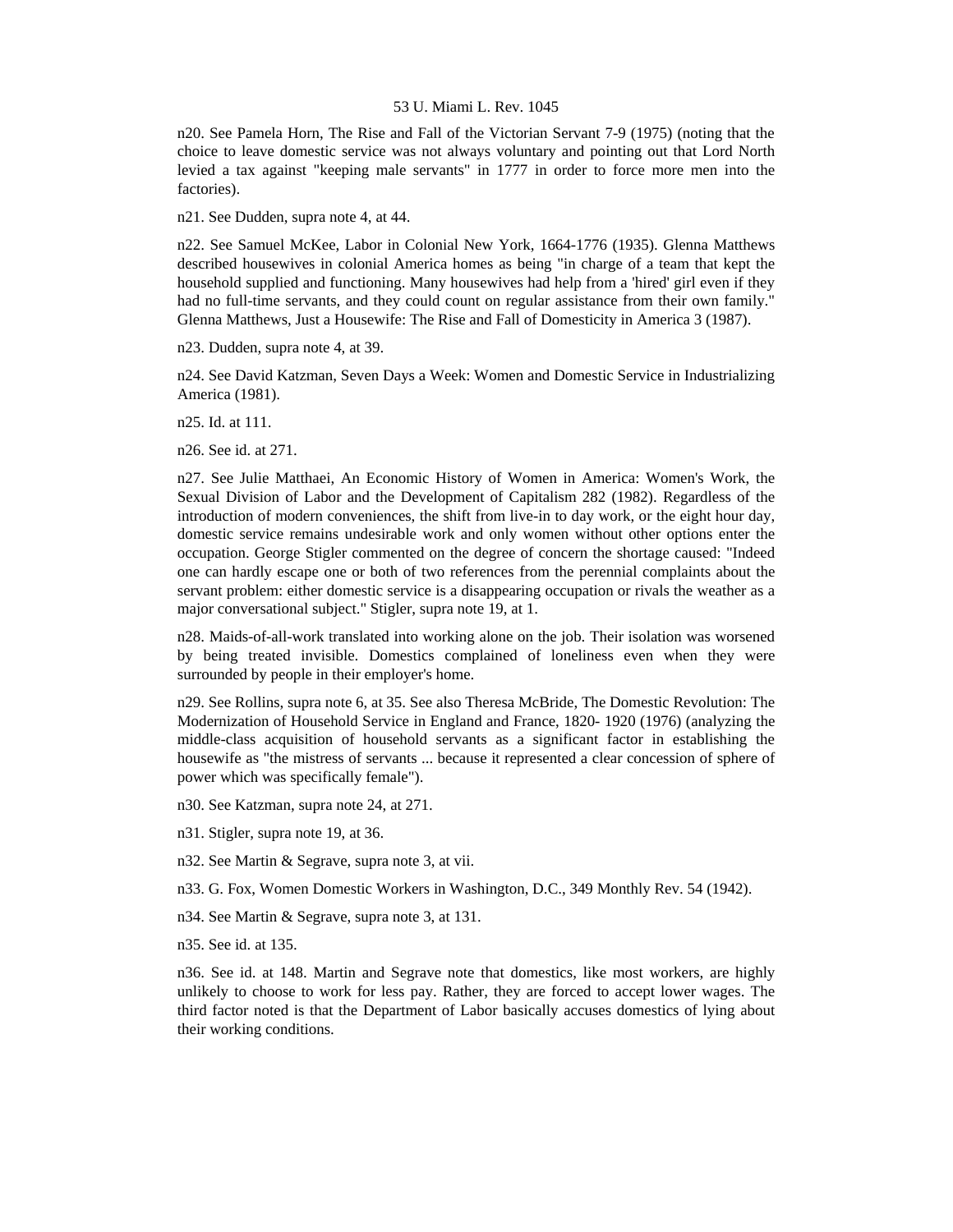n37. See Ceclia M. Espenoza, The Illusory Provisions of Sanctions: The Immigration Reform and Control Act of 1986, 8 Geo. Immig. L.J. 343 (1994); Kathleen A. DeLaney, A Response to "Nannygate": Untangling U.S. Immigration Law to Enable American Parents to Hire Foreign Child Care Providers, [70 Ind. L.J. 306;](http://www.lexis.com/research/xlink?searchtype=get&search=70%20Ind.%20L.J.%20306) M. Isabel Medina, In Search of Quality Childcare: Closing the Immigration Gate to Childcare Workers, 8 Geo. Immig. L.J. 161 (1994); Suzanne Goldberg, In Pursuit of Workplace Rights: Household Workers and a Conflict of Laws, 3 Yale J.L. & Feminism 100 (1990).

n38. Some Perceive a Double Standard for Male, Female Nominees, Star Tribune, Feb. 7, 1993.

n39. See Felicity Barringer, What Many Say About Baird: What She Did Wasn't Right, N.Y. Times, Jan. 22, 1993, at A10 (arguing that Baird only acted like a mother: "I think she probably put the priority of her child first. I can't condemn her for that").

n40. See Clifford Krauss, Nominee Pays Fine for Hiring of Illegal Aliens, N.Y. Times, Jan. 7, 1993, at 15.

n41. See, e.g., Theresa Monsour, Minnesota, the Land of 10,000 Nannies, Where Women Sought for Work Ethic, St. Paul Pioneer Press, Feb. 1, 1993, at 1B, 4B (describing the students of Red Wing/Winona Technical College, highlighting wonderful working conditions, including traveling all over the country and the world and gym equipment in their apartment-sized private living area). See also Anna Quindlen, Justice is Blind: Kimba Wood and the Sins of Zoe Baird, N.Y. Times, Feb. 7, 1993 ("One reason the employment pool may include so many foreign workers is that in many other countries the care of children is an honorable profession. In America, it is treated like scut work.").

n42. Lawrence E. Harrison, If Domestic Work Paid Well, N.Y. Times, Jan. 31, 1993, at F11. Similar arguments are also made by other lawyers. See Jerome B. Ingber, Create a 'Nanny Visa' to Help Meet U.S. Child Care Needs, St. Paul Pioneer, Feb. 16, 1993.

n43. Harrison, supra note 42, at F11.

n44. See Rollins, supra note 6; Glenn, supra note 6; Romero, supra note 2; Hondagneu- Sotelo, supra note 18; Leslie Salzinger, A Maid by Any Other Name: The Transformation of "Dirty work" by Central American Immigrants, in Ethnography Unbound: Power and Resistance in the Modern Metropolis 139-60 (Michael Buraway et al., eds., 1991).

n45. See DeLaney, supra note 37, at 306.

n46. See Kevin R. Johnson, "Aliens" and the U.S. Immigration Laws: The Social and Legal Construction of NonPersons, 28 U. Miami Inter-Amer L. Rev. 264 (1996); Stephanie M. Wildman, Privilege Revealed: How Invisible Preference Undermines America 9 (1996).

n47. See Ontiveros, supra note 14, at 618.

n48. Analysis of the IRCA application to conditions of undocumented workers employed in domestic service clearly demonstrates the lack of benefits these workers will receive and does not serve as an incentive for employers to increase wages or provide benefits. See Goldberg, supra note 37, at 79; Diana Vellos, Immigrant Latina Domestic Workers and Sexual Harassment, [5 Am. U. J. Gender & Law 407, 427 \(1990\);](http://www.lexis.com/research/xlink?searchtype=get&search=5%20Am.%20U.%20J.%20Gender%20%26%20Law%20407,at%20427) Nancy Ann Root & Sharyn A. Tejani, Undocumented: The Roles of Women in Immigration Law, [83 Geo. L.J. 605, 615](http://www.lexis.com/research/xlink?searchtype=get&search=83%20Geo.%20L.J.%20605,at%20615)  [\(1994\).](http://www.lexis.com/research/xlink?searchtype=get&search=83%20Geo.%20L.J.%20605,at%20615)

n49. However, unlike workers, the employer does not face deportation or suffer the crisis of unemployment.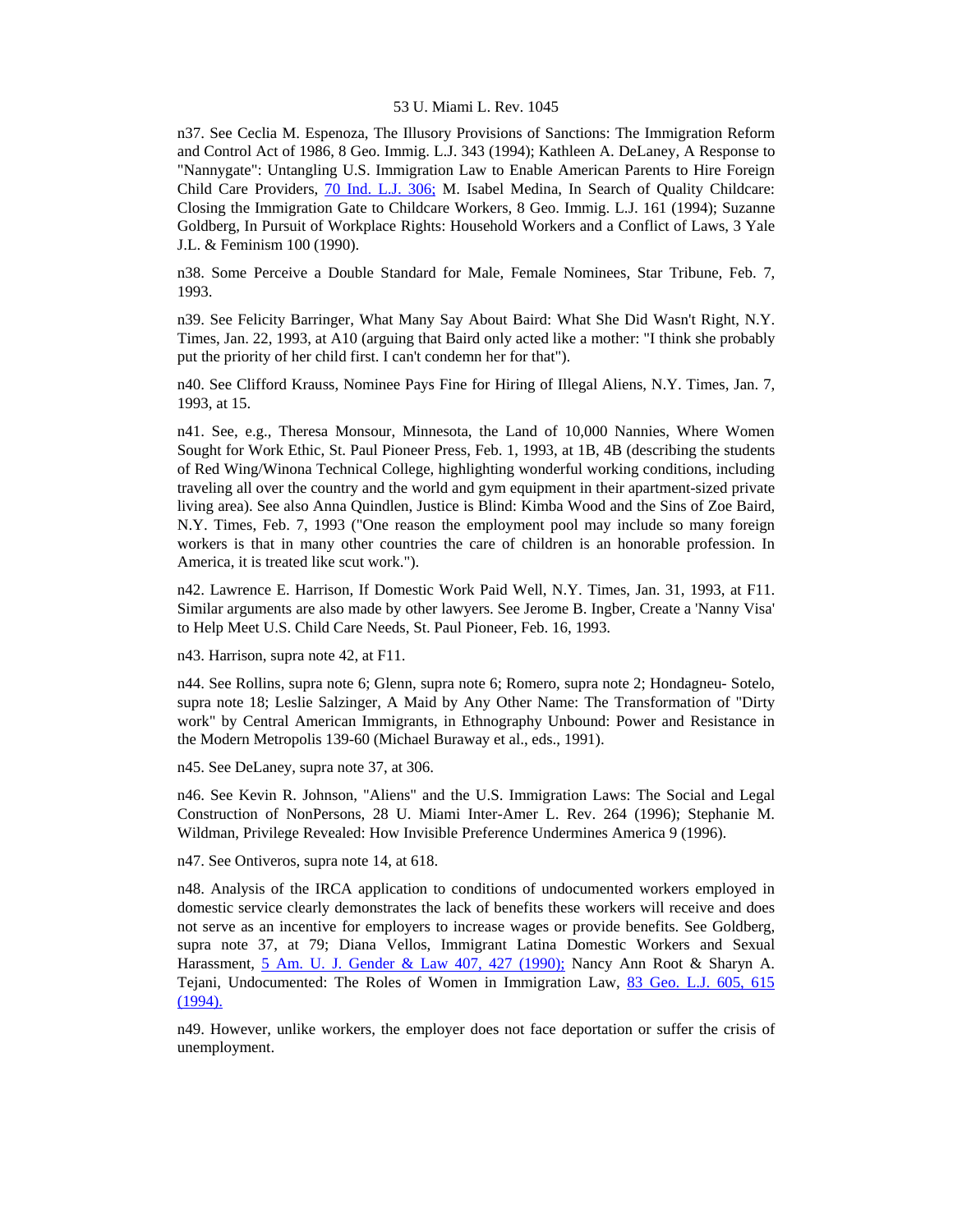n50. See Kevin R. Johnson, Los Olvidados: Images of the Immigrant, Political Power of Noncitizens, and Immigration Law and Enforcement, [1993 B.Y.U. L. Rev. 1139, 1218-41](http://www.lexis.com/research/xlink?searchtype=get&search=1993%20B.Y.U.L.%20Rev.%201139,at%201218) (discussing the use of immigrants in political debates).

n51. Although all undocumented workers are venerable to discrimination because of their limited employment options, fear of deportation, limited English skills, and ignorance of legal rights, the burdens of discrimination fall hardest upon women. Immigrant women, many of whom are undocumented, often work in conditions that are far worse than, and for wages that are below, those offered to immigrant men or nonimmigrants.

Ontiveros, supra note 14, at 618.

n52. See id.

n53. See Peter Margulies, Stranger and Afraid, Undocumented Workers and Federal Employment Law, 38 DePaul L. Rev. 553, 554 (1989).

n54. See U.S. Agencies Look Other Way on Domestic Help, Wash. Post, Feb. 14, 1993; Mary Poppins Speaks Out, Newsweek, Feb. 22, 1993, at 66-68. Five problems identified were: (1) employers' low regard for domestic labor and childcare; (2) employers' refusal to pay a decent wage and over time; (3) long hours; (4) hard work; and (5) no benefits. See David Rosenbaum, No Pensions, No Unemployment, No Compliance: Usually the Illegality in Domestic Work is Benefits Denied, N.Y. Times, Jan. 1, 1993.

n55. See The Parent Rap: It's Hard to Follow the Law and Easy to Get Good, Illegal Child Care, Newsweek, Feb. 1, 1993, at 34-37. See also Carla Marinucci, Domestics Tell of Virtual Slavery: 7-day Weeks and Demand for Sexual Favors by Bosses, S.F. Examiner, Jan. 11, 1993, at A1; Carla Marinucci, Immigrant Abuse: "Slavery - Pure and Simple, S.F. Examiner, Jan. 10, 1993, at A1.

n56. See Mary Poppins Speaks Out, Newsweek, Feb. 1, 1993, at 66-68.

n57. For further discussion on immigration law and the impact on undocumented women, see Root & Tejani, supra note 48. For specific impact of IRCA, see Grace Chang, Undocumented Latinas: The New Employable Mothers in Mothering Ideology, Experience, and Agency, 259- 85 (Evelyn Nakano Glenn, Grace Chang, et al. eds, 1993) The case of household workers sponsored by an employer for an immigrant visa is a long process and one that lends itself to amply opportunities for exploitation. See Vellos, supra note 48; Medina, supra note 37.

n58. "Some employees do not want to bundle up their children on cold winter mornings before sunrise for a long commute to a center. Others have work schedules that make it impossible for them to pick up their children when required by the centers. And then there is the simple fact that many higher-paid employees with demanding schedules will often choose in-home care, because it means they don't just get their children diapered, but their houses tidied as well." Cindy Skrzycki, Baird's Firm Offered Better Child-Care Deal than Most, Star Tribune, Feb. 7, 1993, at 29A.

n59. Id.

n60. For the definition of the informal sector, see Alejandro Portes, The Informal Sector VII Review 157 (1983), which applies to the current condition in domestic service. "It is work that is unstandardized, and unorganized, requires no formal training and from which employees may be fired for lack of cause. Its workers are not included in the protective legislation